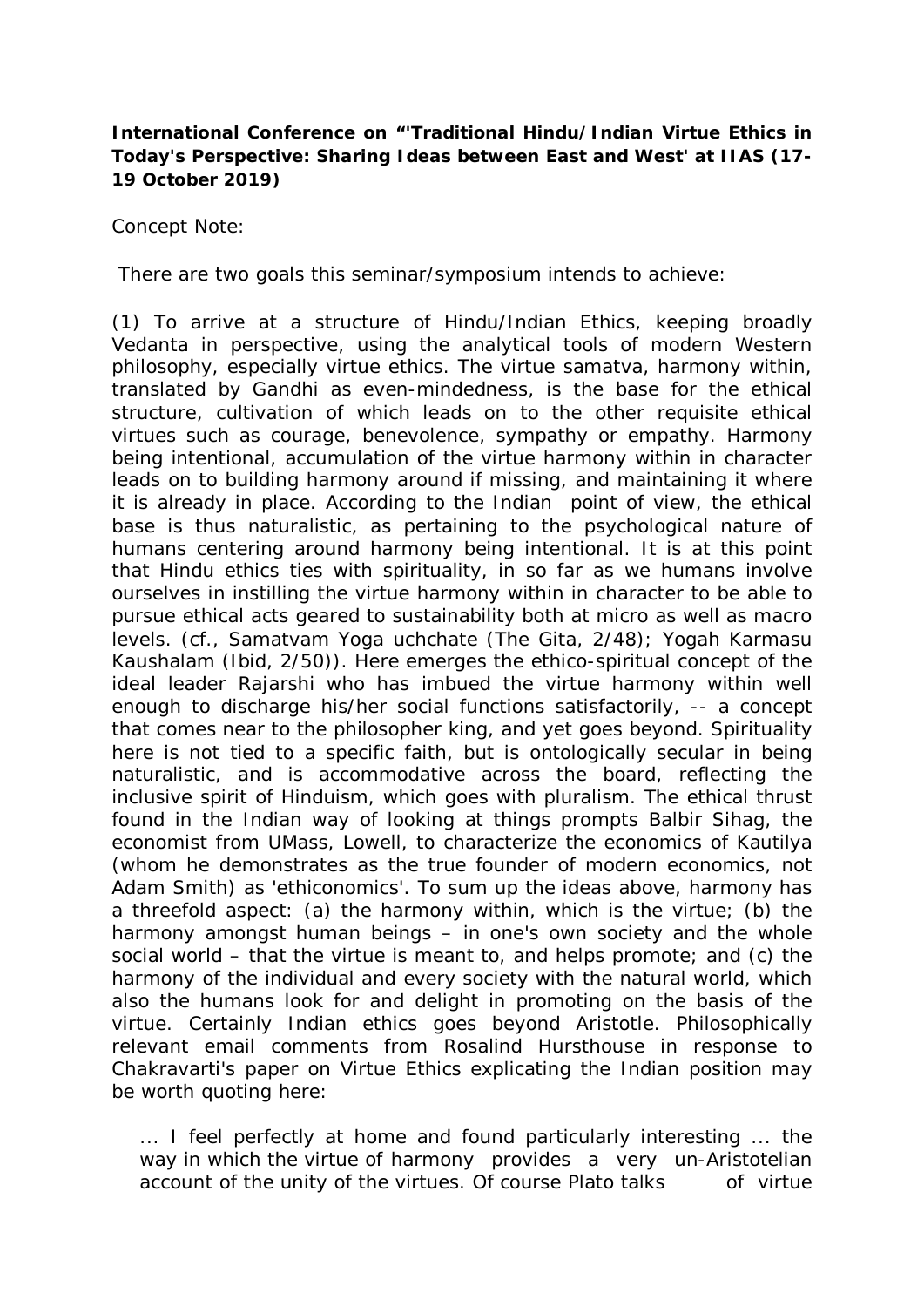as bringing the human psyche into harmony, but it's nothing more than the thin notion of the (dubious) tripartite division of the psyche being harmonious. And Aristotle has a hint of it, but one might say, his i[s] even thinner because it's just getting the desiderative and the rational parts into harmony. But yours displays all the traditional virtues as *subsumed* under harmony, and

thereby gives one a significant, content-rich, concept which can more fruitfully be used ...

(2) To contribute to the Virtue Ethics of today with age-old visions from the Hindu/Indian perspective. Michael Slote supports Virtue Ethics, while pursuing the sentimentalist variety as he considers emotion as the building block of ethics. The virtue *harmony within,* needless to say, has an aesthetic dimension pronouncedly present in the spiritual pursuit of the Hindu. Thus sentimentalism is very much a part and parcel of Indian Virtue Ethics with spirituality as its base. Tagore in modern times has taken this secular ethico-spiritual dimension of Hinduism to a new height. (E.g., *The King of the Dark Chamber*, *The Cycle of Spring.*) No wonder, Wittgenstein was extremely fascinated of the first of the two plays by the poet. Unveiling the innate *Ananda*, or *Joy* in and through establishing the inner freedom, where freedom is not the antithesis of subjugation of the physical and mental by external, primarily political, force is the secular spirituality involved in the process. The national anthems of the prominent democracies today, American, British and Canadian for example, sing in the praise of political freedom for nation states. India's national anthem, composed by Tagore, sings, not the virtue of national freedom, but the virtue of living together, in harmony, imbibing the virtue *harmony within*, which goes beyond political freedom. Slote makes no secret of the fact that modern day Virtue Ethics has a lot to learn from the traditional Chinese variety while the impetus for the former came from the ancient wisdom of Greece. In the Indian tradition as explicated above, there might be a lot more that the conference hopefully can share with Slote for the benefit of the human kind, while at the same time learning from him. We are lucky he is willing and interested in taking part in a symposium arranged in India, as he often does in China.

Both Hursthouse and Ronald Sandler look for a naturalistic end appropriate in the evolutionary stage for humans as we emerge as rational animals in the evolutionary process, an end 'appropriate to us [human beings] in virtue of our rationality' (Hursthouse, *On Virtue Ethics*, p. 218). From the Hindu perspective, it is the joy of freedom in attaining *harmony within* that leads on to building and maintaining harmony without, signifying the meaning of existence, that may be taken as such an end. However, this is not a *rational* end in so far as it is not an outcome of a strictly rational process, although reason is very much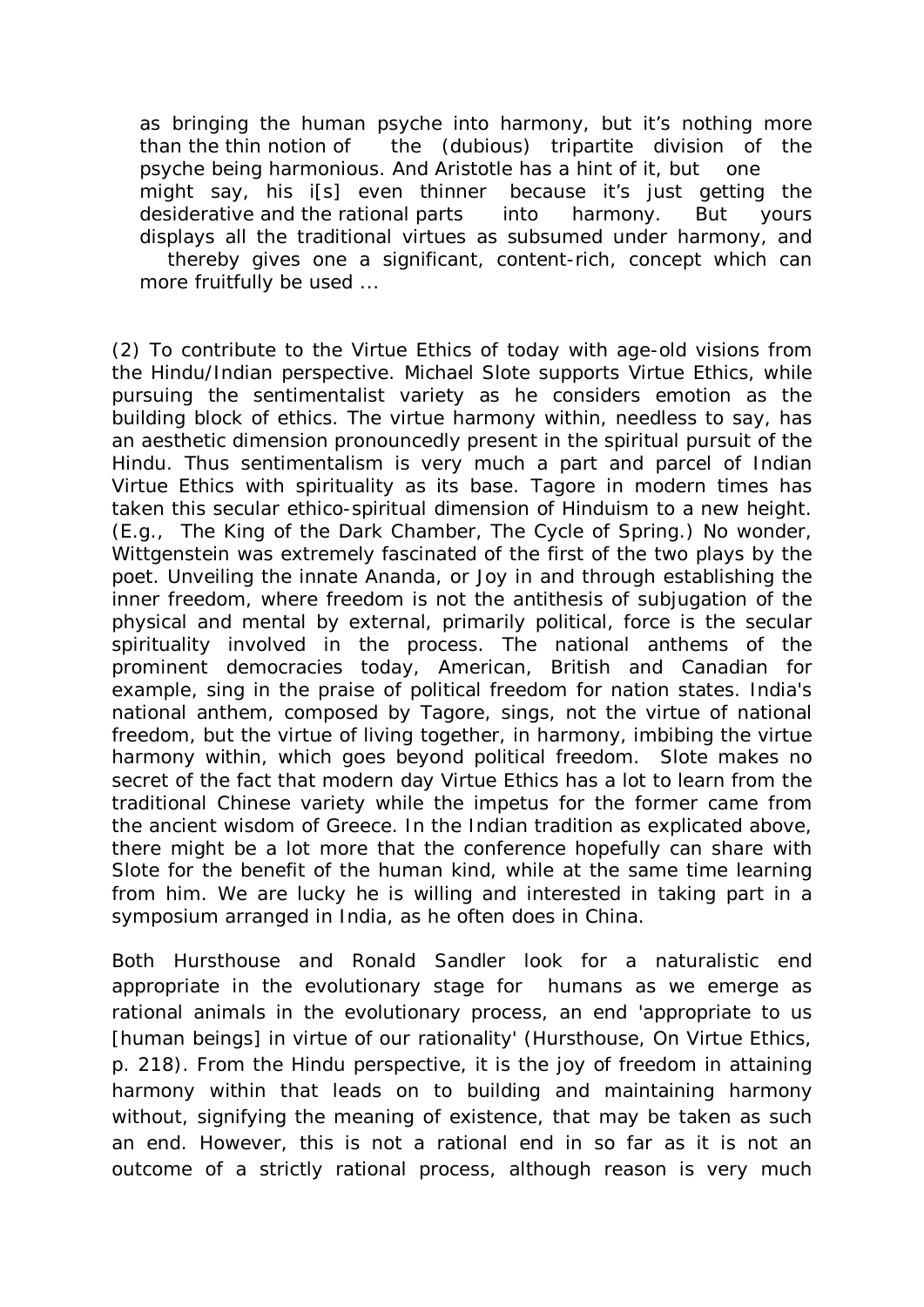involved here as a guiding principle, as the Gita points out when mentioning *Buddhi Yoga*, translated by Sri Aurobindo as 'The Yoga of the Intelligent will'. Being established in *harmony within* and operating off the virtue is a sentimental process, *harmony within* being a sentimental virtue that justifies, and regulates in the right direction, the operation of the virtue *empathy* that is the cornerstone of the sentimentalist Virtue Ethics of Slote. The Indian way to be deliberated upon in the proposed symposium leads to proper acts appropriate for occasions, not necessarily via the activist route. The deliberation is not a part of the decolonization process in the wake of a movement gaining grounds lately in the West for acceptance of the 'other philosophies' in the Western academic curricula, but rather is a look into the live past of a prominent non-Western culture, following the style of Virtue Ethics in the West in modern times, in order to have a direction in life for today. The pluralistic approach is, however, not geared to accommodating relativism in ethics. The broad principles of morality being a priori accounts for their universality across the cultures, while their contingency explains their vulnerability in being questioned and often flouted. They are, thus, examples of the Kripkean concept of the contingent a priori.

Today's world with pervasive bullying at schools, rampant, unprovoked shootings on gatherings of innocent people in frequent succession, and a pandemic opioid crisis, associated with a widespread, deeply entrenched boredom crystallized in depressive suffering across societies calls for ethico-spiritual measures appropriate for us when the traditional ones have failed. The conference hopefully paves the way to reclaiming the lost ground for humanity through building of a theoretically sound virtue ethics that leads on to a practical ethics that works. The proposed symposium is intended to usher in a direction to this end in India to the benefit of all.

Michel Slote, Philosophy, University of Miami, a leading Virtue Ethicist, who has shown the relevance of accommodating points of view of another ancient culture, viz., the Chinese, in his work, has expressed a keen interest in attending an academic meet in India. Attempts will be made to accommodate Hindu/Indian perspectives at our end toward a fruitful dialogue. The area of administration where the concept of Rajarshi fits in will be covered. The economic ideas in Kautilya's *Arthashastra* will hopefully be covered as well from virtue ethical perspective. There will be presentation on Tagore's philosophical observation on Ethics as connected with his various involvements in life on top of his pursuit of the muse. Ideas of Swami Vivekananda and Sri Aurobindo will be dealt with along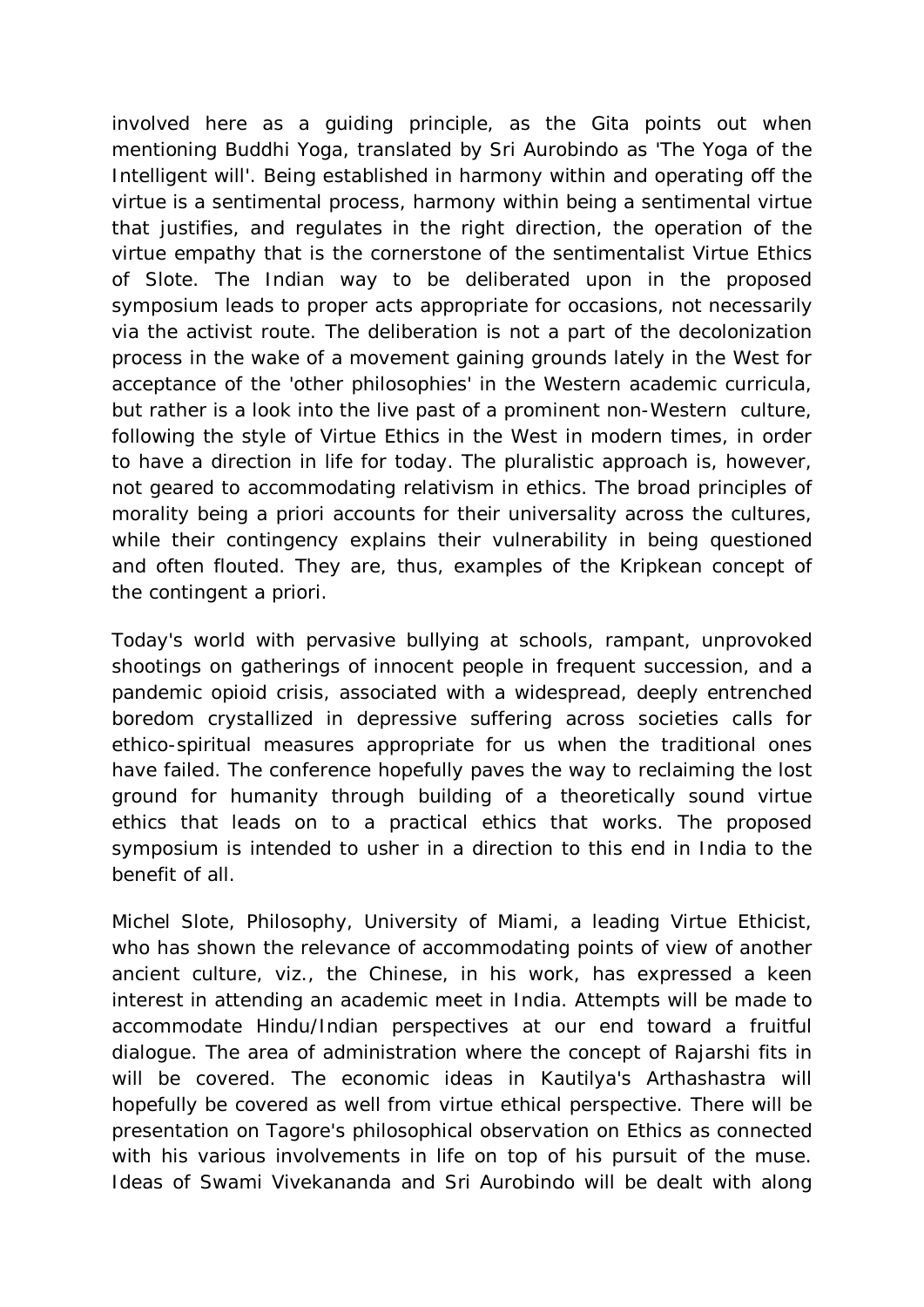with those present in the Mahabharata, the Gita and the Vedas. In today's business world, the ideas of Dominic Barton, former Director of McKinsey, who places a pronounced value on character in business leadership while making a special mention of the Eastern ways of doing business will be touched upon from the point of view of Virtue Ethics.

The proposed symposium is an attempt at sharing the thoughts of ancient India with the modern Western thinkers on the platform of Virtue Ethics, which is historically a revolt of the West against itself in modern times. The symposium is a venture at the East and the West learning from each other. Since Virtue Ethics is not widely pursued academically in India yet, in choosing the presenters excellence has been the deciding factor, rather than distribution of possible speakers across the length and the breadth of the country. While we accommodate spirituality in its secular mode as the basis for the Hindu/Indian version of Virtue Ethics, we look into the area of the intimate relation holding between spirituality and science, to the sustenance of both, as Professor Kumar Murty of the University of Toronto is expected to bring to the fore in his presentation.

An International conference on *'Traditional Hindu/Indian Virtue Ethics in Today's Perspective: Sharing Ideas between East and West'* was organized at IIAS from 17-19 October, 2019. Professor Sitansu Chakravarti, Affiliated Scholar, New College, University of Toronto and Professor Nirmalya Narayan Chakraborty, Department of Philosophy, Rabindra Bharati University, Kolkata were the conveners of the conference. The Welcome address delivered by Professor Makarand R. Paranjape, Director, IIAS. Professor Sitansu Chakravarti, Convener gave introductory remarks and present Professor A. Chatterjee's view on the theme. Vote of thanks was proposed by Col. Vijay K. Tiwari, Secretary, IIAS.

## **Participants:**

- Professor Rupa Bandyopadhyay, Department of Philosophy, Jadavpur University, Kolkata
- Professor V Kumar Murty, Mathematics, University of Toronto
- Professor Indrani Sanyal, Retired Professor, Philosophy, Jadavpur University, Kolkata
- Professor Sanjoy Mukherjee, Indian Institute of Management (IIM) Shillong
- Professor Shefali Moitra, Retired Professor, Philosophy, Jadavpur University, Kolkata